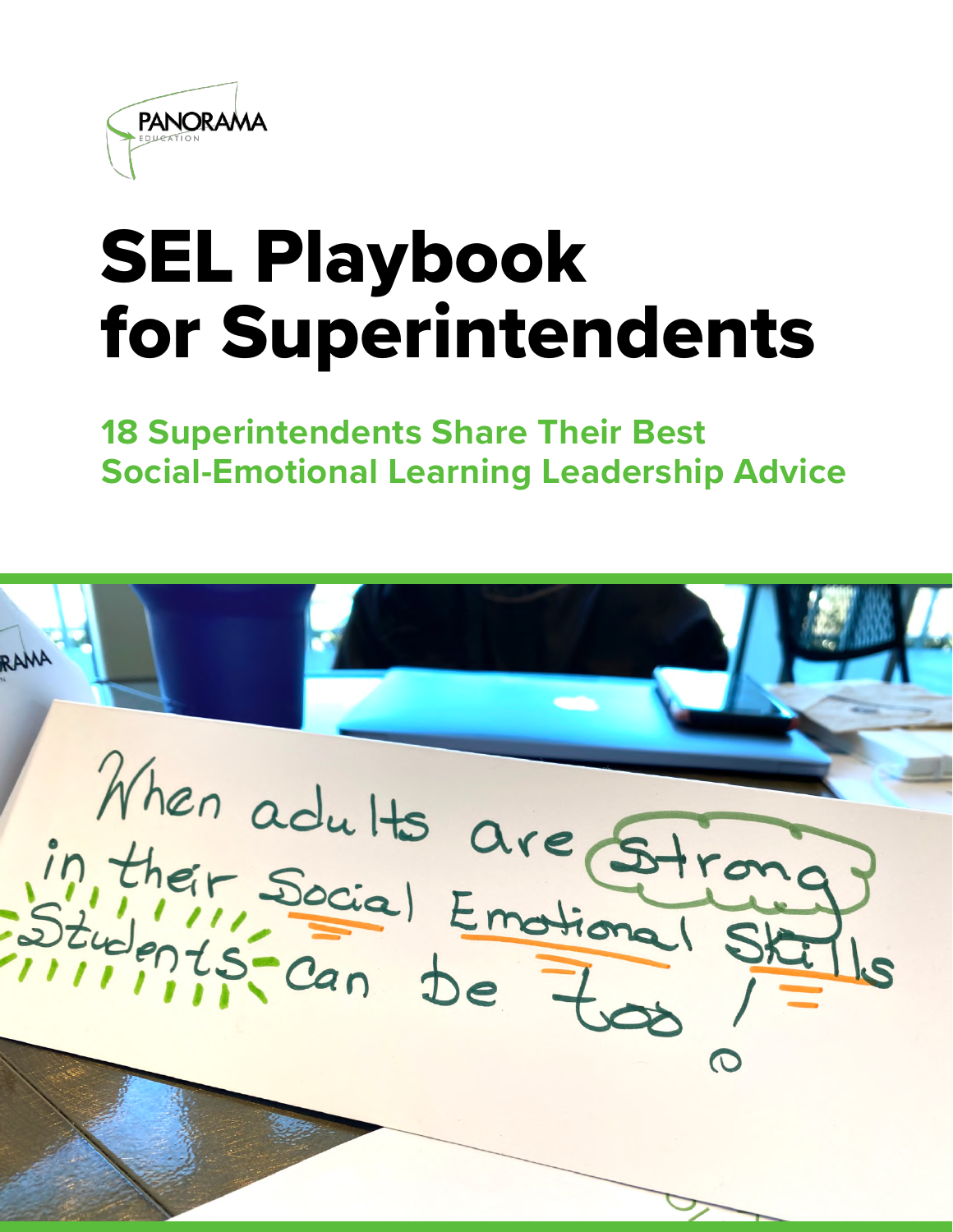

### Table of Contents

- [Introduction](#page-2-0)
- [Play #1: Start With Adult Mindsets](#page-3-0)
- Play #2: Embed SEL Into Your Vision, Mission, and Strategic Plan
- [Play #3: Build SEL Into Curriculum and Instruction](#page-8-0)
- [Play #4: Invest in Ongoing Professional Development](#page-10-0)
- [Play #5: Collaborate and Connect With Other Leaders](#page-12-0)
- [Play #6: Model Caring for Yourself](#page-14-0)
- Bonus: Incorporating SEL Into Distance Learning and Back-to-School Planning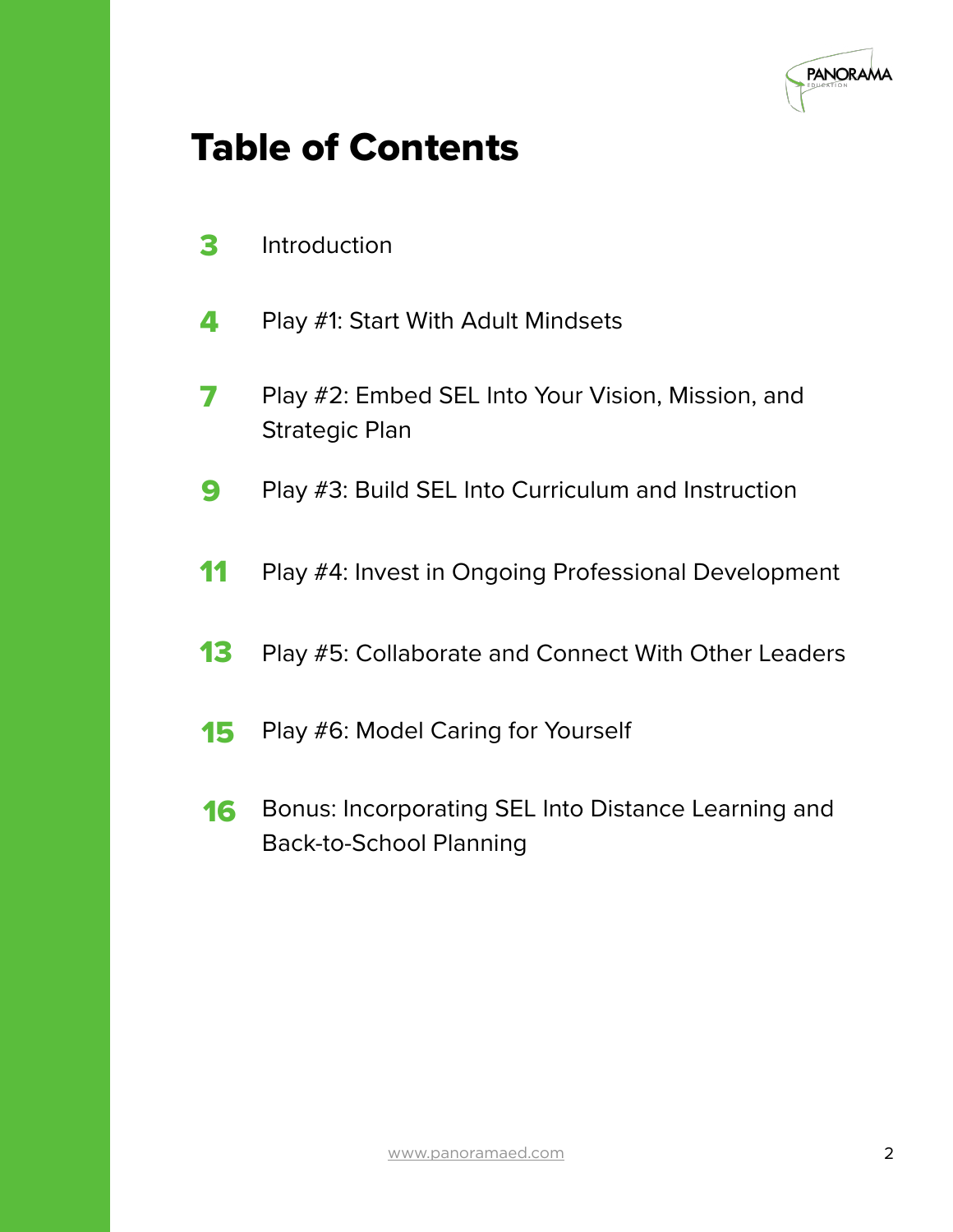

## <span id="page-2-0"></span>Leading social-emotional learning is difficult work.

At the same time, [social-emotional learning \(SEL\)](http://www.panoramaed.com/blog/guide-to-core-sel-competencies#what-is-sel) is more important now than ever.

Districts that build a strong foundation for SEL *now* will set up their students to thrive in today's changing educational landscape. As Dr. John Marschhausen, superintendent of Ohio's Hilliard City Schools, said on [a recent webinar](http://go.panoramaed.com/webinar/incorporating-sel-planning):

> *"As we focus on the addition of social-emotional learning to our everyday life, we need to realize that it is not an 'and' that will come at the expense of our academic work. It's an 'and' that allows us to build on our academic work."*

We were lucky enough to connect with 18 superintendents and senior district leaders who dedicated their time and expertise to the following question:

### **What is the single most effective "change management" strategy you've used to lead SEL in your district?**

In this playbook, we compiled exactly what they shared with us. Each section focuses on an SEL leadership play, followed by their specific advice and recommendations for education leaders.



**Would you like to contribute a strategy to this playbook?** *Please email Jenna at [jbuckle@panoramaed.com.](mailto:jbuckle@panoramaed.com)*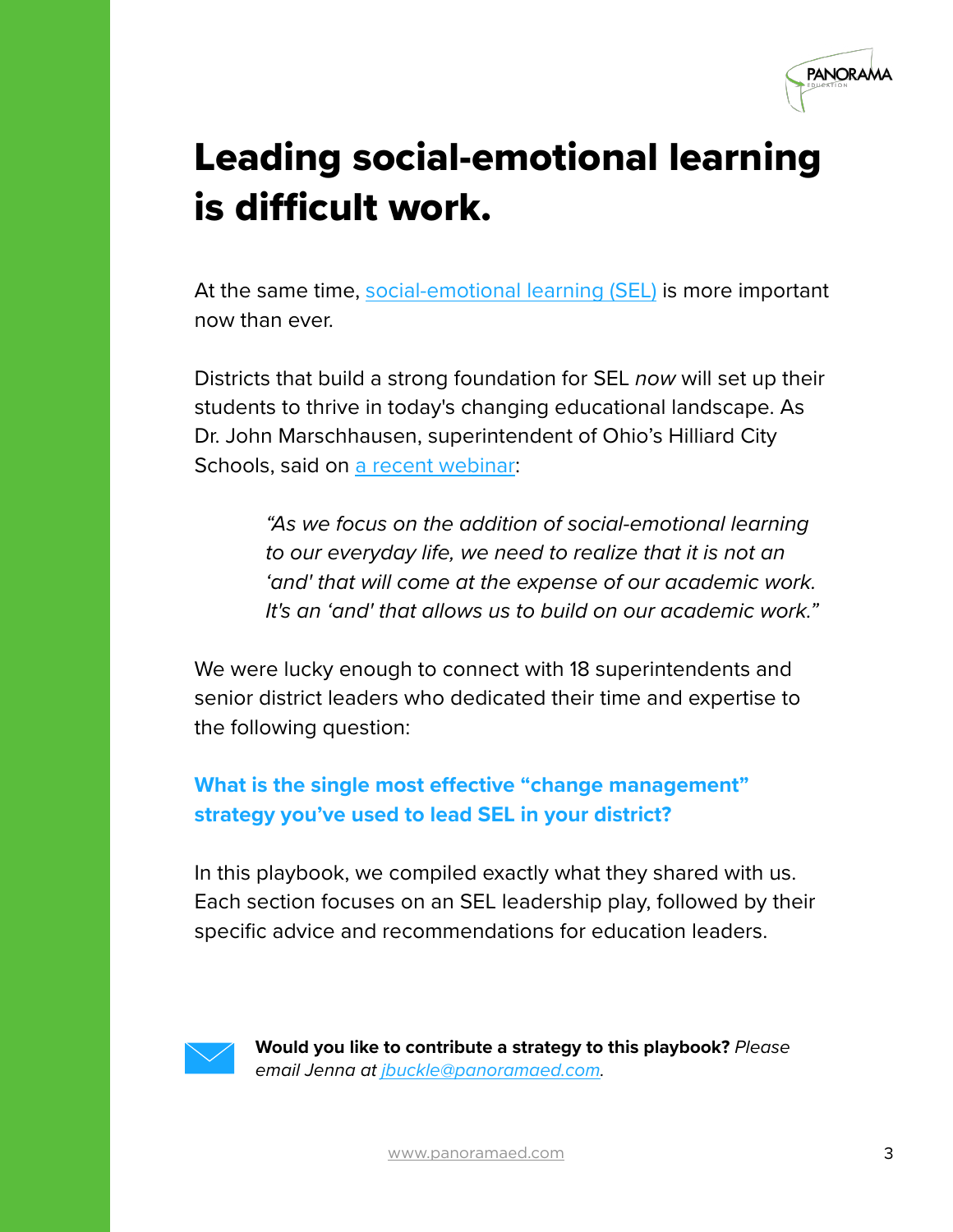

## <span id="page-3-0"></span>Play #1: Start with adult mindsets.

Great leaders know that social-emotional learning starts with adults. The way that administrators, teachers, and staff show up at school can have a profound impact on students' academic, social, and emotional development.



In our journey to meet the social-emotional learning needs of students, we learned that social-emotional learning begins with the adults. Once we prioritized developing SEL capacity in adults, we found that students, teachers, families, and the overall school culture benefitted.

### **I wish we would have prioritized adult SEL sooner.** We

cannot expect students to manage their emotions and build effective relationships if the adults around them are unable to model this process."



**Dr. Sabrina Claude McGahee** Superintendent of Schools Old Redford Academy School District (MI)



" We've focused on **modeling the five [core SEL competencies](https://www.panoramaed.com/blog/guide-to-core-sel-competencies)**, as well as pointing out teachable moments for our adults so that they become aware of their own social-emotional needs to come to a realization that youth have them as well. Awareness leads to empathy, which leads to relationship building."



#### **Rose Ann Bomentre, Ed.D**

Assistant Superintendent of Educational Services Baldy View Regional Occupational Program (CA)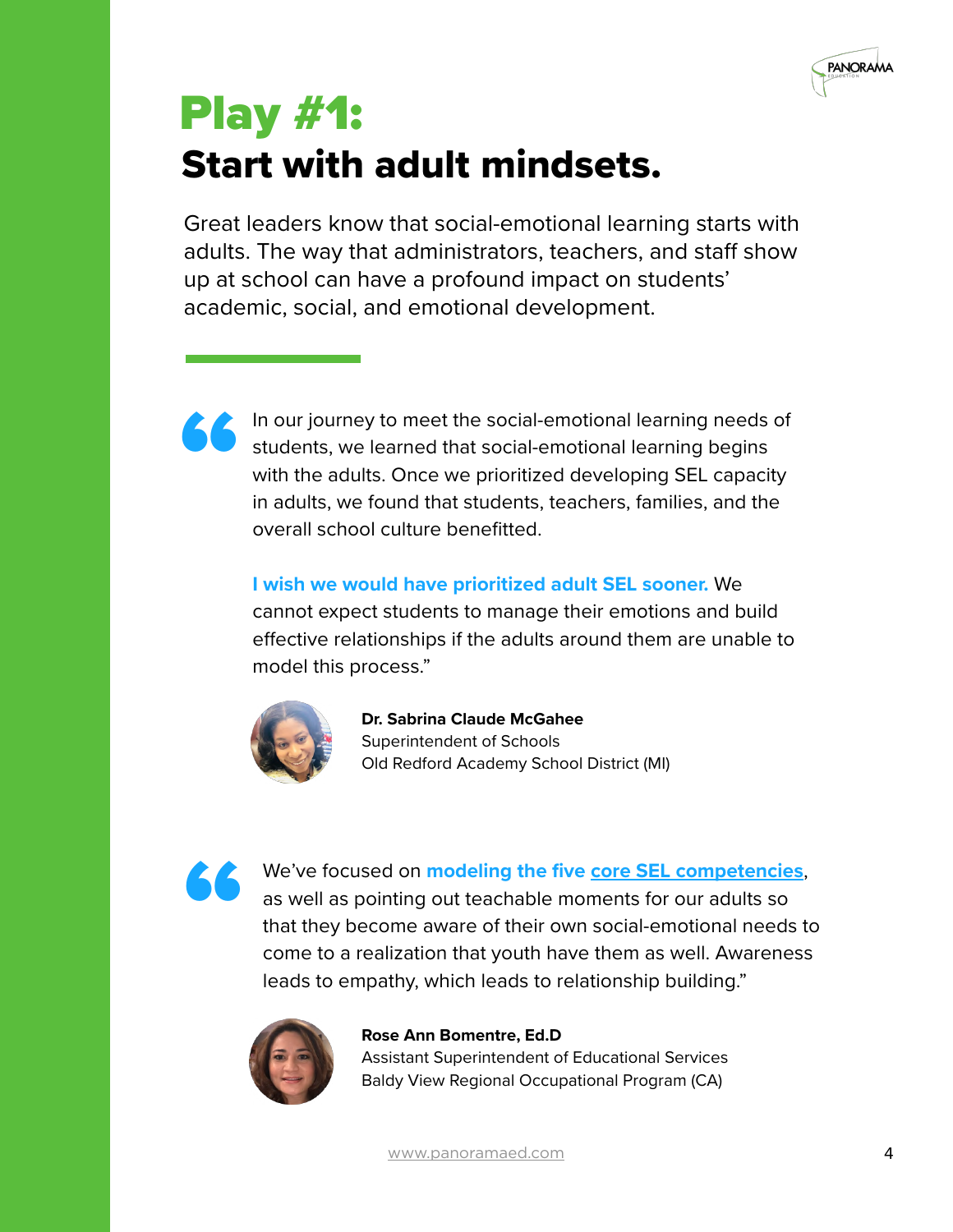



We call these understandings U1, U2, U3, and U4. These understandings are all about classroom teaching of the common core. To support U1-U4, we then created U5, which describes effective educator collaboration. **As we reflected on this work, we began to have conversations about what was missing.** 

**That is when we developed U6: Cultivating a classroom** atmosphere where teachers deliberately balance caring relationships with high expectations and supports for student success. The three teacher practices for U6 include:

- 1. Establishes a classroom climate of warm, caring relationships
- 2. Sets high expectations and provides necessary supports for student success
- 3. Creates a safe learning environment that values diversity, trust, and respectful communication

By writing the definition of what it means to be warm and demanding, **we opened up a new way for our educators to reflect on their practice**. This created new conversations and expanded ways of thinking about students' needs. While it doesn't capture our whole SEL approach, it is one example of a leadership change management strategy that we have found has made a difference."



#### **Kristi Kahl**

Assistant Superintendent, Research & School Improvement Long Beach Unified School District (CA)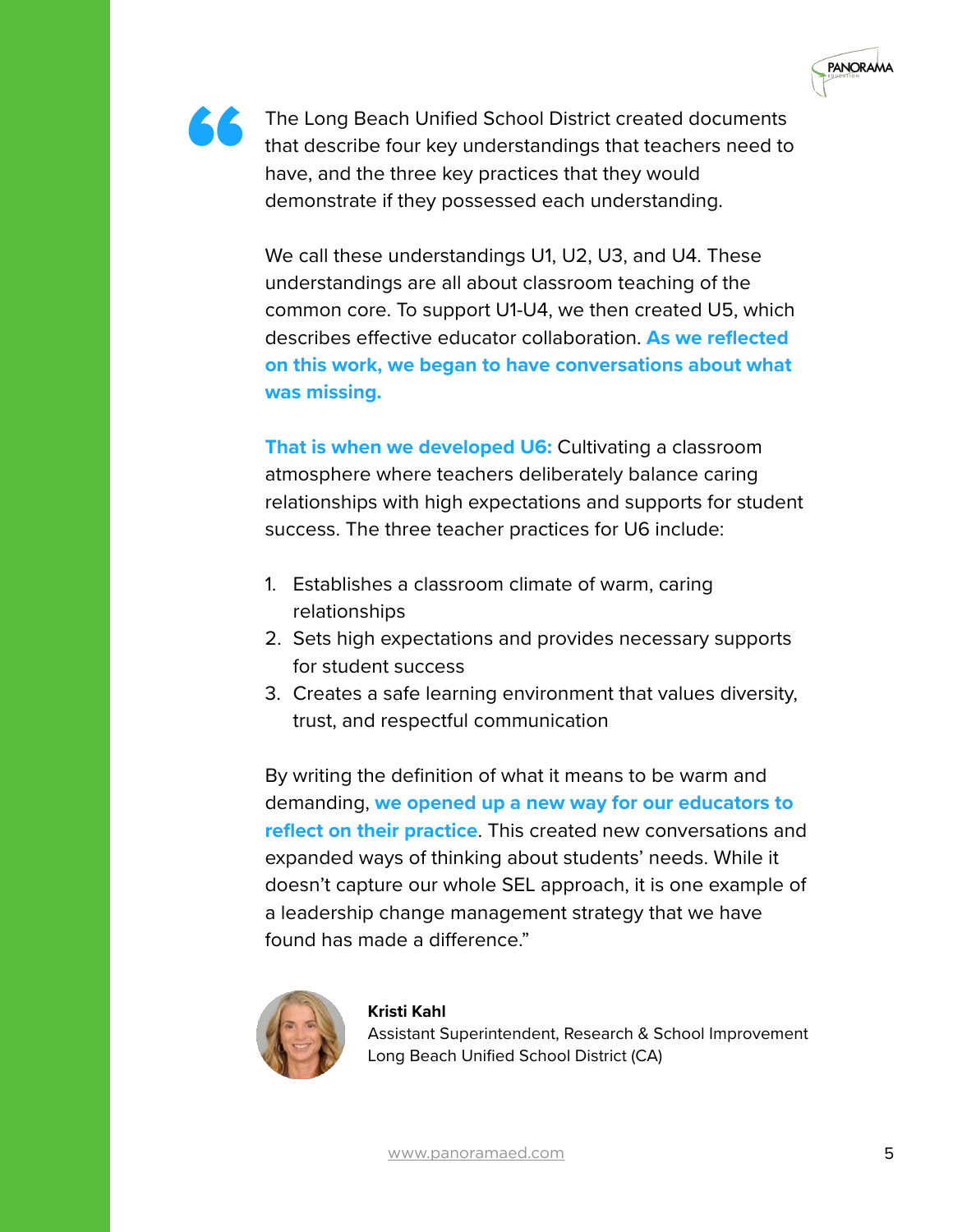

" The most effective strategy was beginning with **understanding the 'why' behind SEL for teachers**. Then we could get to what SEL is and collectively how we can make a difference in the lives of the children we serve by committing to teaching SEL and the whole child.

> What we wish we had done earlier was create more space for teacher leaders to research and decide on the initial 'how' of the implementation of SEL."



**Dr. Amy Swann** Chief Executive Officer Matchbook Learning (National)

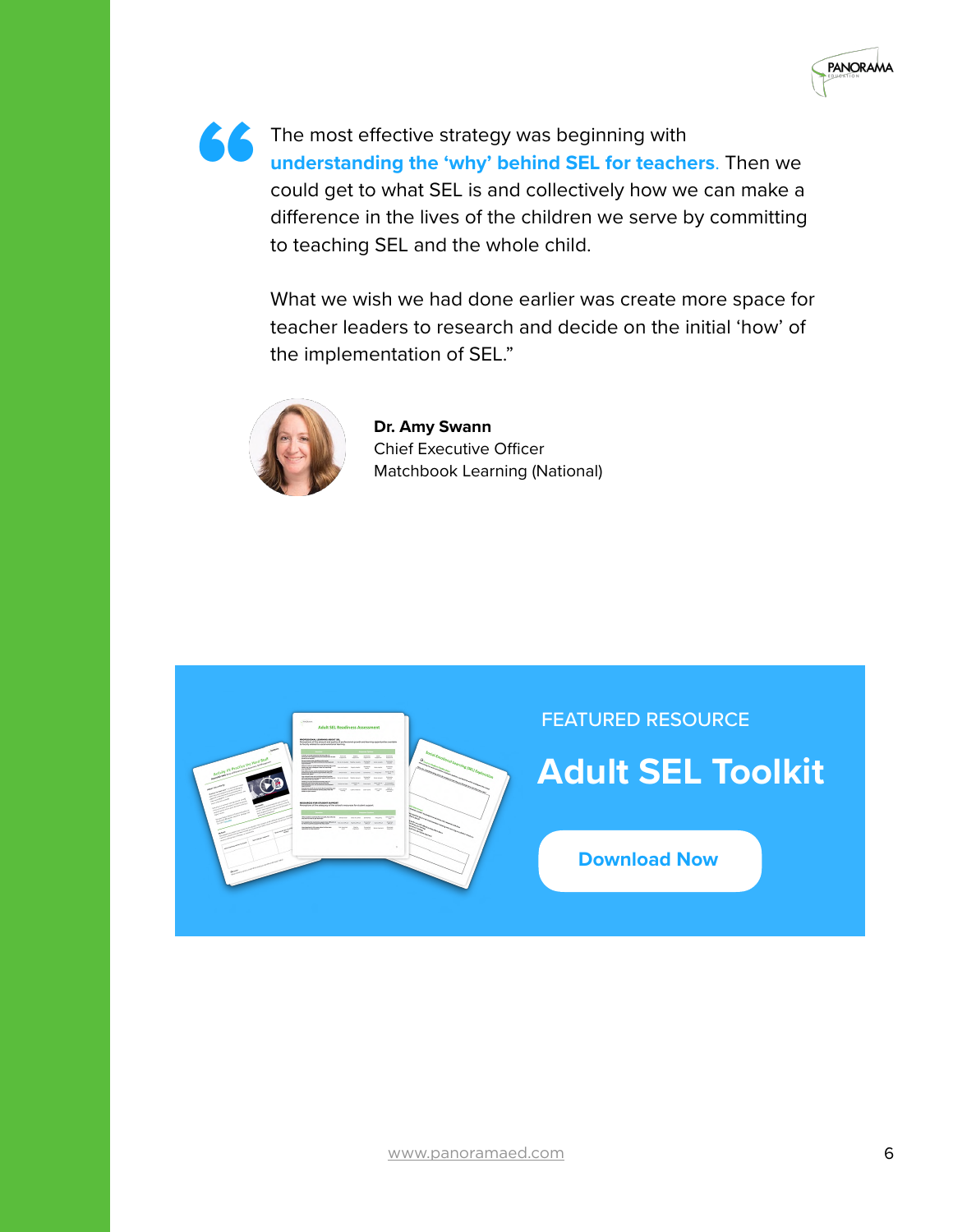

## <span id="page-6-0"></span>Play #2: Embed SEL into your vision, mission, and strategic plan.

The social curriculum is just as important as the academic curriculum. Build a comprehensive and systemic approach to SEL that aligns resources and learning around the whole child.



From a superintendent's perspective, I like to ask, 'Have we embedded SEL into our vision and policy?' At Andover, **SEL skills are very much part of our mission statement**. Here are the four core SEL practices embedded into our plan:

- 1. **Teaching Empathy and Social Skills**: By directly teaching SEL through programs like Open Circle and Second Step, we help children become sensitive observers of the feelings of others, take the perspective of others, and resolve conflict positively.
- 2. **Community Building**: The culture in the classroom needs to create a caring sense of belonging for students. We hold Responsive Classroom morning meetings, open circles, buddy programs, and mentorship programs to build community.
- 3. **Curriculum Integration**: SEL must be echoed in our teaching. We engage in collaborative pedagogy in every subject area, integrate SEL into content areas such as literacy and social studies, and provide high school courses that deepen this work.
- 4. **Service Learning**: This enables students to take the skills they've learned and apply them to the world at large through intergenerational, educational, environmental, humanitarian, or political work.



**Sheldon Berman, Ed.D Superintendent** Andover Public Schools (MA)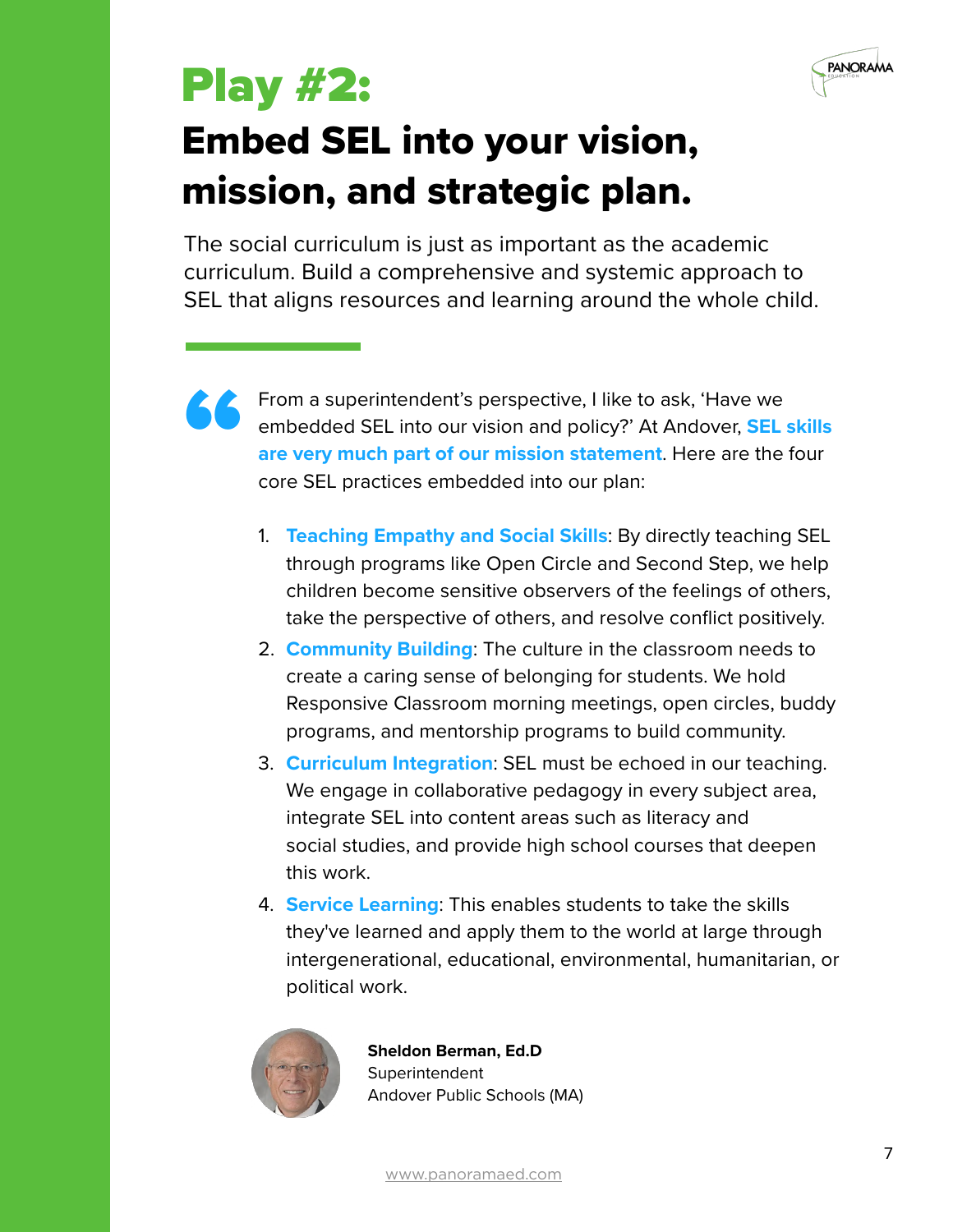

**TACCOLLIER COUNTY Public Schools has defined five social-emotional** learning priorities and mental health supports in our strategic plan. These five priorities include:

- 1. **New Student 30/60 Day Check-in**: Focuses on the successful acclimation of students for all grade levels. Counselors meet with each student to ensure that they are making connections with teachers and peers.
- 2. **Handle With Care**: Focuses on student safety and mental well-being, triggering an "alert" to school staff regarding a student who has experienced a recent traumatic event.
- 3. **Buddy Bench / We Dine Together**: These strategies help students who feel isolated or alone. We've installed Buddy Benches at all 29 CCPS elementary schools to foster social awareness and friendship on playgrounds. We Dine Together is a program for middle schools and high schools to ensure that no one sits alone at lunch time.
- 4. **Principal-led SEL Videos**: Focuses on developing SEL competencies with our school staff and students. Twice a month, the principal introduces a SEL concept on the morning announcements, including a video and simple ideas for how to apply the concept during the school day.
- 5. **[Panorama Education SEL:](http://www.panoramaed.com/social-emotional-learning)** Students in grades 3-12 have the opportunity to tell us what they think about their experiences at school and how we can better support them. These anonymous surveys allow us to identify and address overall school-wide trends. We measure Sense of Belonging, Growth Mindset, Teacher-Student Relationships, Emotional Regulation, and Grit with Panorama.

**Read my full article here: [https://www.panoramaed.com/blog/](https://www.panoramaed.com/blog/collier-county-schools-success-story) [collier-county-schools-success-story](https://www.panoramaed.com/blog/collier-county-schools-success-story)**



#### **Dr. Peggy Aune**

Associate Superintendent, Curriculum and Instruction Collier County Public Schools (FL)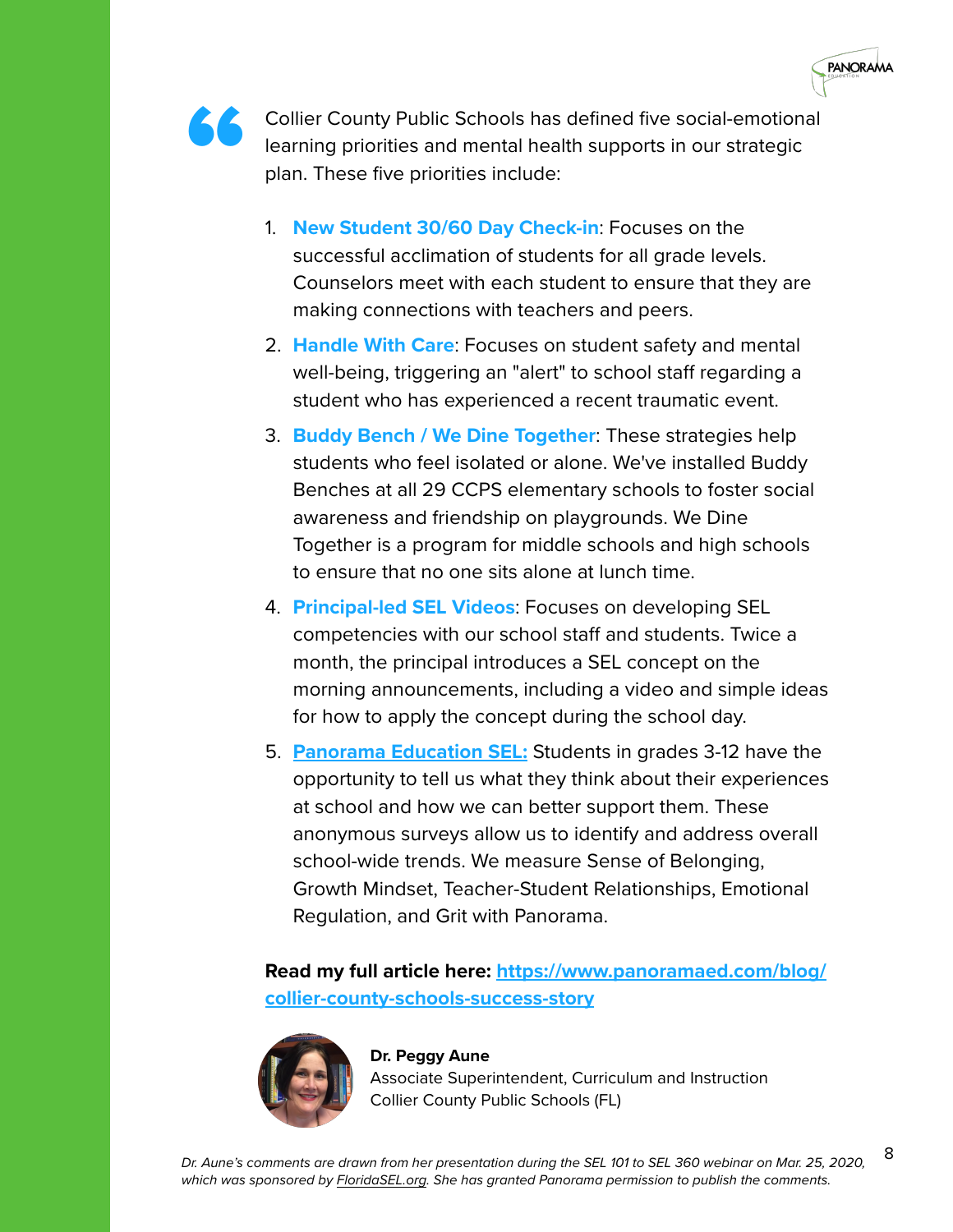

## <span id="page-8-0"></span>Play #3:

## Build SEL into curriculum and instruction.

Social-emotional learning doesn't happen on its own. Your district should take an intentional approach to SEL — whether it is taught explicitly or integrated into existing curricula.

As a district, **it's important that you build an SEL-explicit instructional plan that builds coherence from class to clargrade to grade, and school to school.** This will support students' executive functioning skills ove **instructional plan that builds coherence from class to class, grade to grade, and school to school**. This will support students' executive functioning skills over time. You need an intentional, integrated approach that embeds essential components aligned to child and brain development.

> At Ferndale, we use the work of incredible researchers to design our elementary modules and support our secondary classes. The elementary 'learning plan' modules teach our students about the brain states, growth mindset, executive function skills, and mindfulness. The learning plans lead to building a sense of ownership, trust, and strong relationships.

> At the secondary level, we added a 'seventh-hour' class for students called Impact Hour/CPC (College Prep Course). This time is dedicated to conversations essential to building trust, mutual respect, and a connection to school and life. Throughout the year, students have the same Impact Hour/ CPC teacher. We also have student representatives on our secondary SEL committees, which has added student voices to the development of our activities."



**Dina Rocheleau**  Assistant Superintendent Ferndale Schools (MI)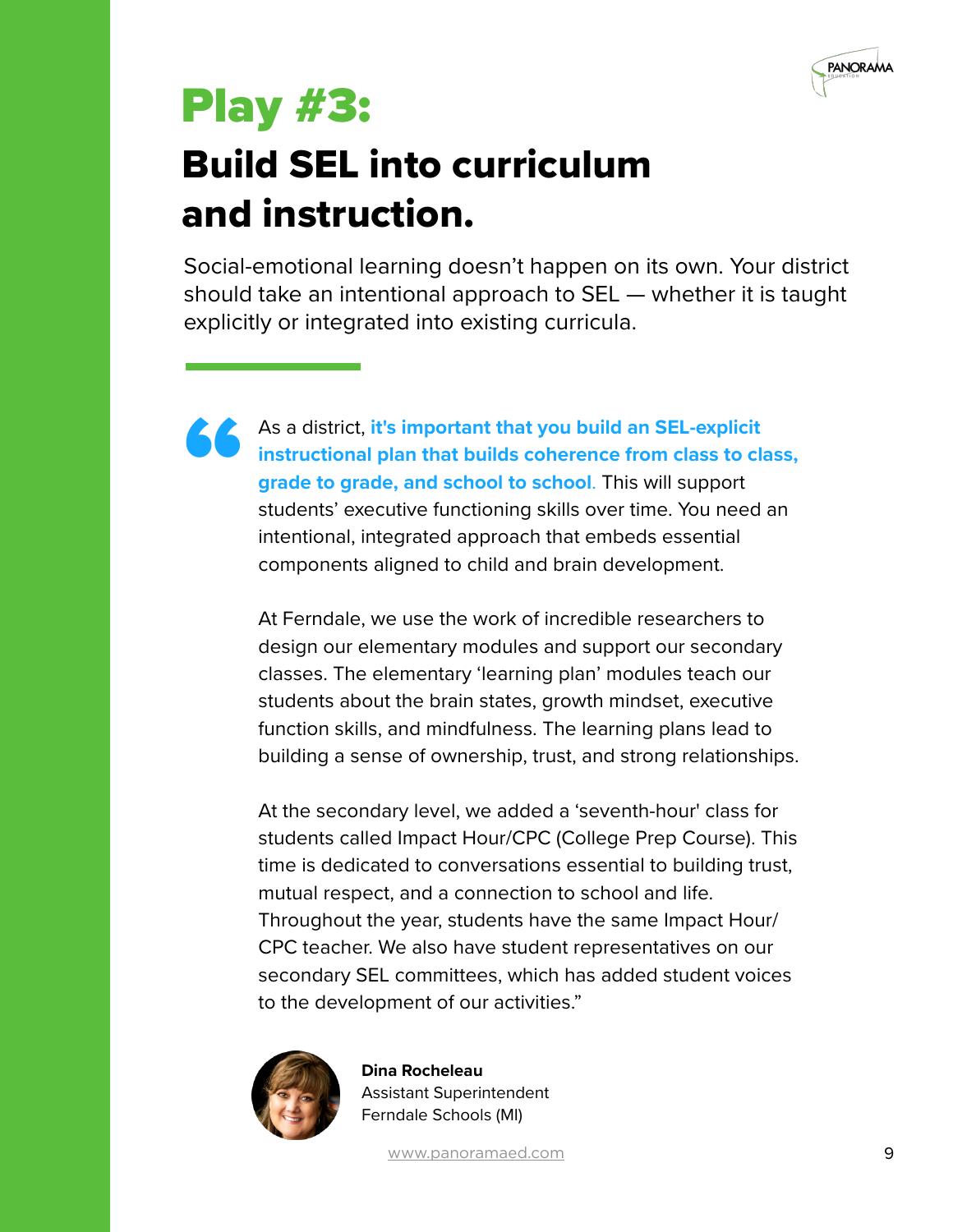

The most effective 'change management strategy' that [Learn4Life](https://learn4life.org/) has used to lead social-emotional learning in our schools is the adoption of its **Trauma-Resilient Educational Communities (TREC) model,** which is based on Adverse Childhood Experiences (ACES) science.

With a focus on serving opportunity youth, we quickly found that in order to reach a student's head to learn, we had to reach their heart and earn their trust. Traumatized children who learn to thrive have someone in their life who encourages them and believes in their success.

The five ways that the TREC model is applied for student success are by:

- 1. Providing a personalized learning model of education
- 2. Providing wraparound services to help with the essentials of life
- 3. Infusing all instruction with trauma-informed practices to create a resilient student
- 4. Providing accountability and encouragement through an abundance of counselors, mentors and support staff
- 5. Exposing them to job skills in order to build confidence

In the coming months and beyond, **school leaders who understand and integrate trauma-informed practices into teaching** will find greater and long-term success for students.



**Caprice Young, Ed.D** National Superintendent Learn4Life (CA)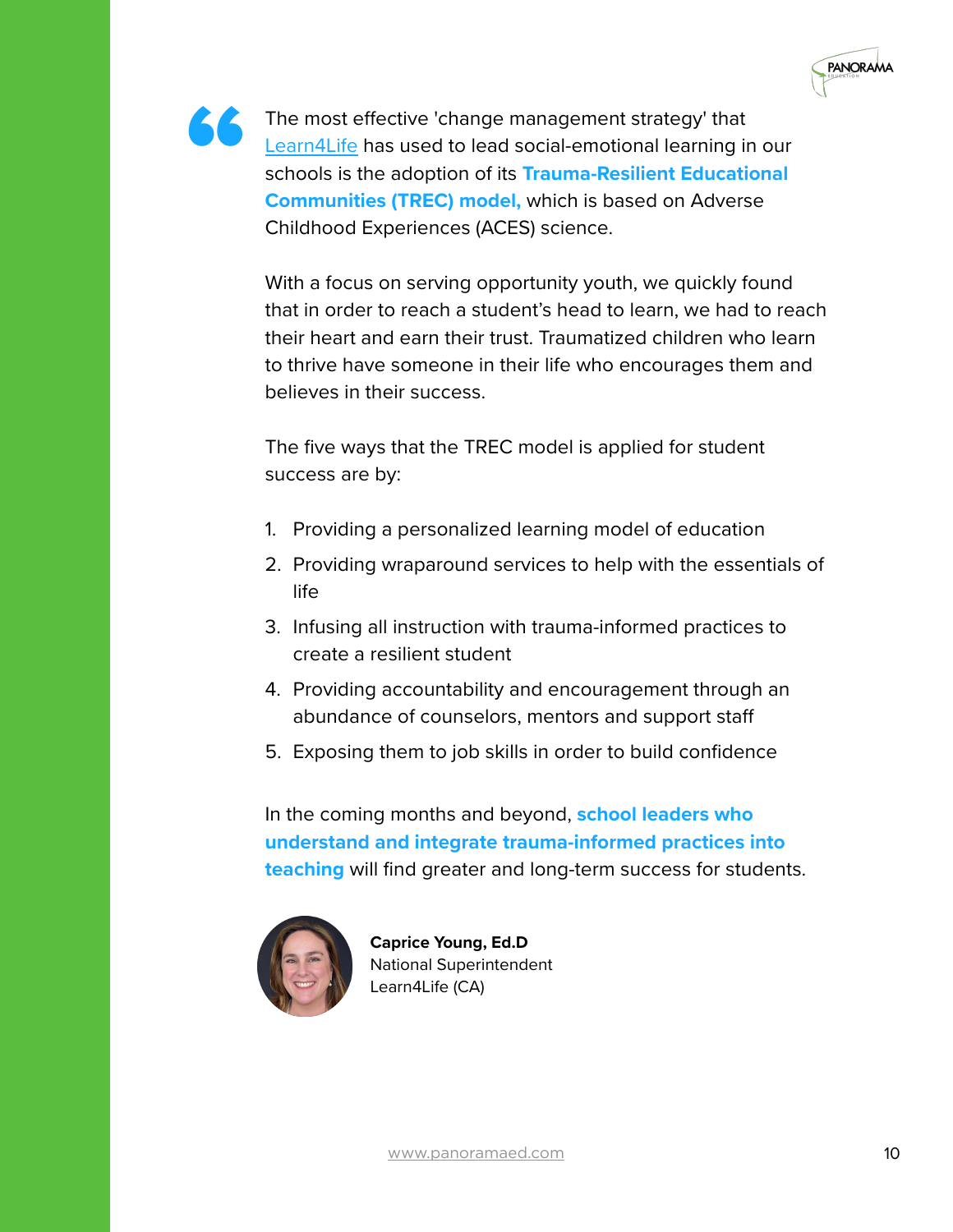

## <span id="page-10-0"></span>Play #4: Invest in ongoing professional development.

SEL is not a "one and done" initiative. It takes continued education and training over time. Ongoing professional development will increase staff buy-in and help you find SEL champions in your buildings.



As leaders, we need to provide **the time, the training, and the background** for our teachers to be able to **accept and embrace the shift to social-emotional learning**.

For some of our teachers, this is something new. It is not what the training looked like in teacher education schools. As we work with our staff to show them the great impact we can have by focusing on social-emotional learning skills and the whole child, it allows us to get them to move.

In public education, we have a lot of room for growth to move away from a standardization approach that's remnant of *A Nation at Risk,* to a time where we meet kids where they are and we personalize education."

**Watch my webinar presentation here: [https://](https://www.panoramaed.com/webinar/incorporating-sel-planning) [www.panoramaed.com/webinar/incorporating-sel-planning](https://www.panoramaed.com/webinar/incorporating-sel-planning)**



**Dr. John Marschhausen Superintendent** Hilliard City Schools (OH)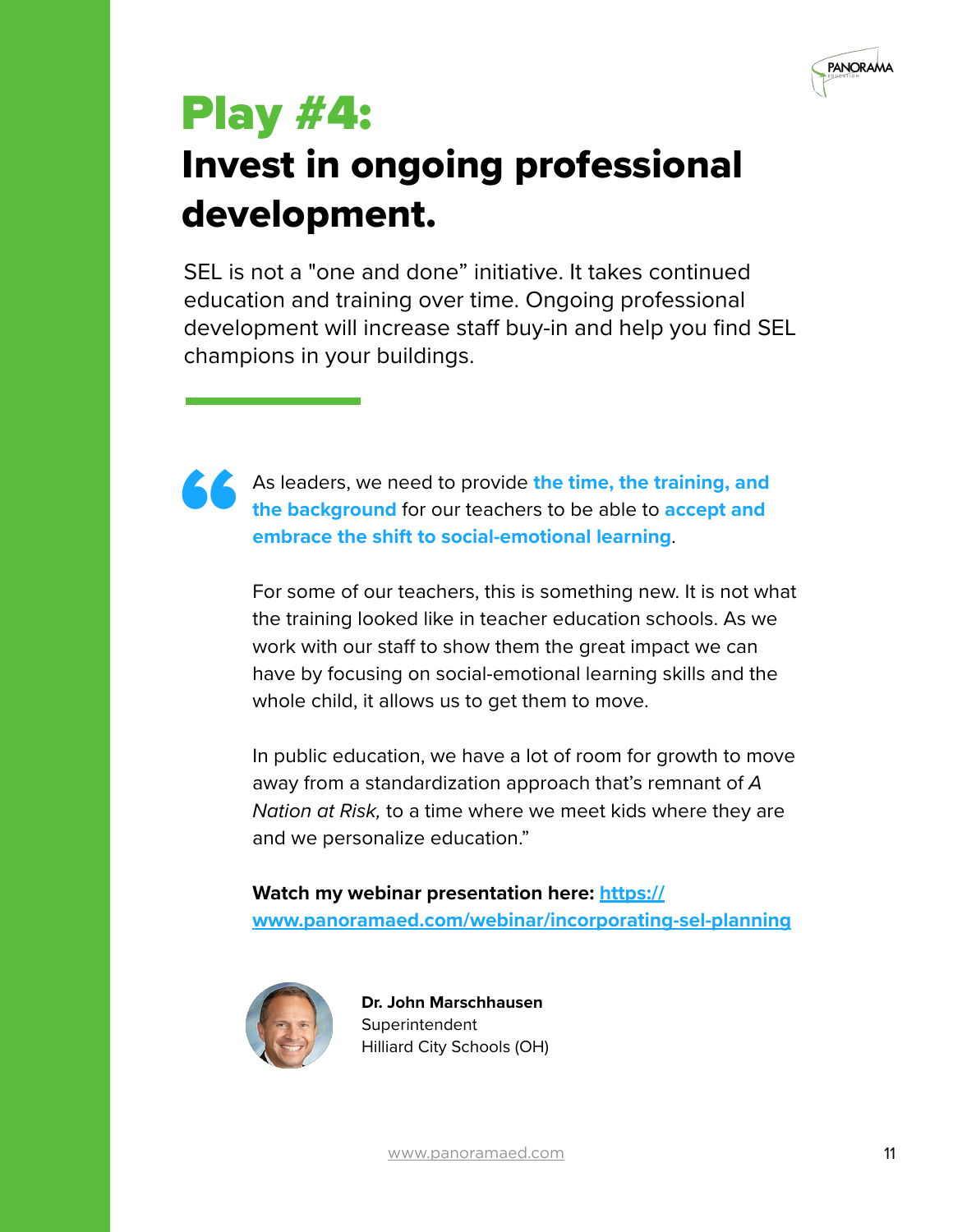

After a few initial presentations about SEL, ACES, and traumainformed practices, our staff began to really understand and embrace the concept of social-emotional learning.

However, it seemed like SEL was not being widely adopted, but treated as a separate curriculum. Principals were delivering curriculum and activities for SEL days, but the initiative was not incorporated across the board and as part of day-to-day classroom implementation.

In the fall of 2019, we were fortunate to **gain an SEL coach who is a state leader in SEL**. He provided one day per week of working one on one with staff—complementing, mentoring, and showing effective ways to implement SEL in everyday language. The work has been really paying dividends. **I would recommend other districts consider trying this in buildings to grow a core of staff who are deeply engaged in SEL**."



**Marcus Morgan** Superintendent Reardan-Edwall School District (WA)

**Find your SEL champions** and get out of their way! Those with a passion for understanding and helping kids will ignit in others. You know it's working when new members are invited to the SEL team and they are 'honored' to with a passion for understanding and helping kids will ignite it in others. You know it's working when new members are invited to the SEL team and they are 'honored' to have been tapped. Also, dig into your data. Statistics will guide your SEL work by separating needs from myths."



**Dr. Eva G. Merkel Superintendent** Lakeland School Corporation (IN)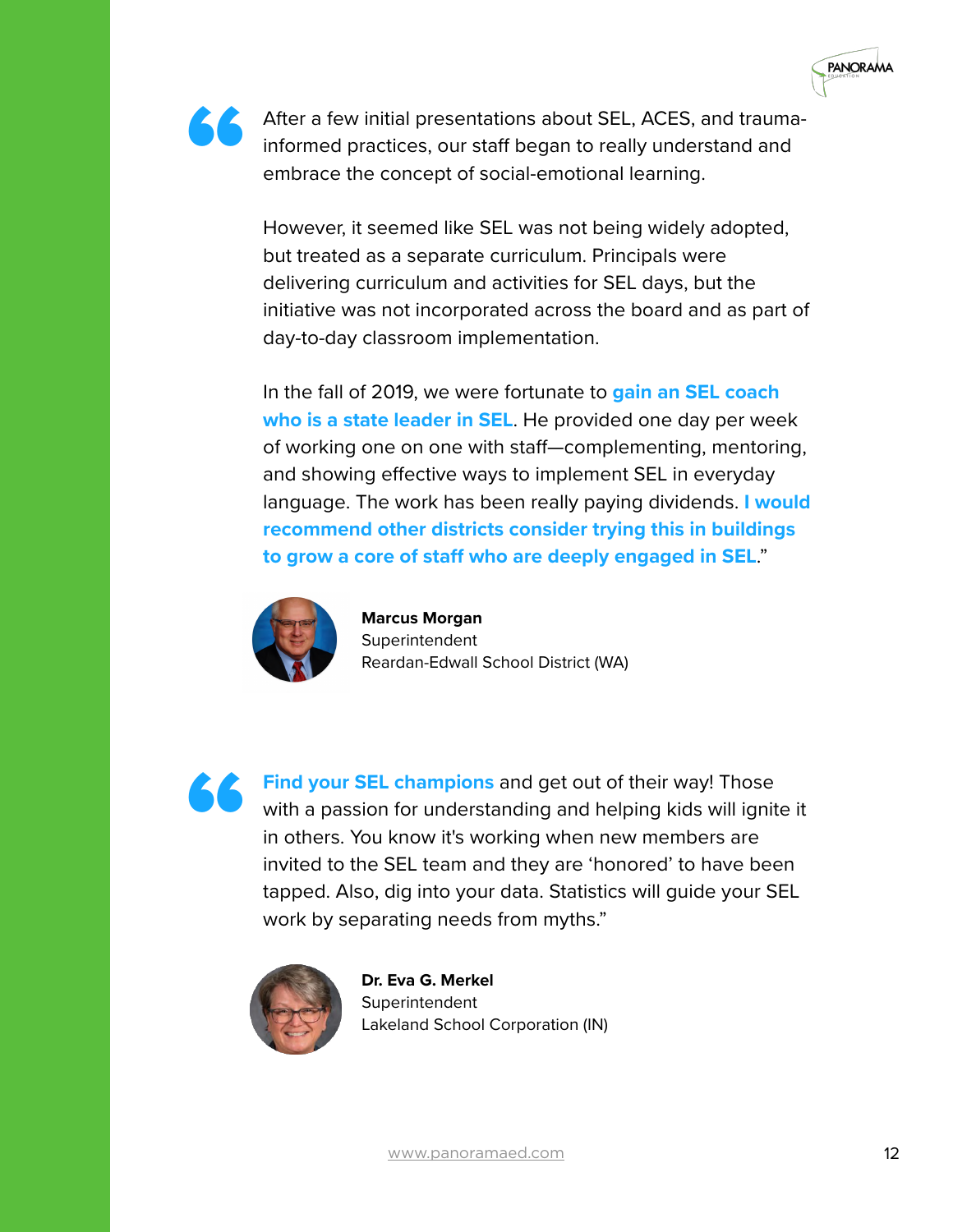

## <span id="page-12-0"></span>Play #5:

## Collaborate and connect with other leaders.

No matter where you are in your social-emotional learning journey, seek out opportunities to learn from other leaders and educators embarking on this critical work.



One of the best things for me was to be able to collaborate with other central Ohio school districts. Upon building a working relationship with Panorama Education, I quickly started talking with other central Ohio districts, and thankfully, many jumped on board with the same **[Panorama](http://www.panoramaed.com/social-emotional-learning)  [SEL Survey](http://www.panoramaed.com/social-emotional-learning)**.

After a year of administering the survey and reviewing our data, we pulled together 50 like-minded educational leaders from across the state and hosted a day of professional learning at our Worthington Education Center.

I collaborated with Panorama leaders to make this happen, and we were able to learn so much from one another and build relationships to forge continued brainstorming and idea-sharing with one another. **This is difficult, yet really important work, and we must be in it together.**"



**Angie Adrean**  Chief Academic Officer Worthington Schools (OH)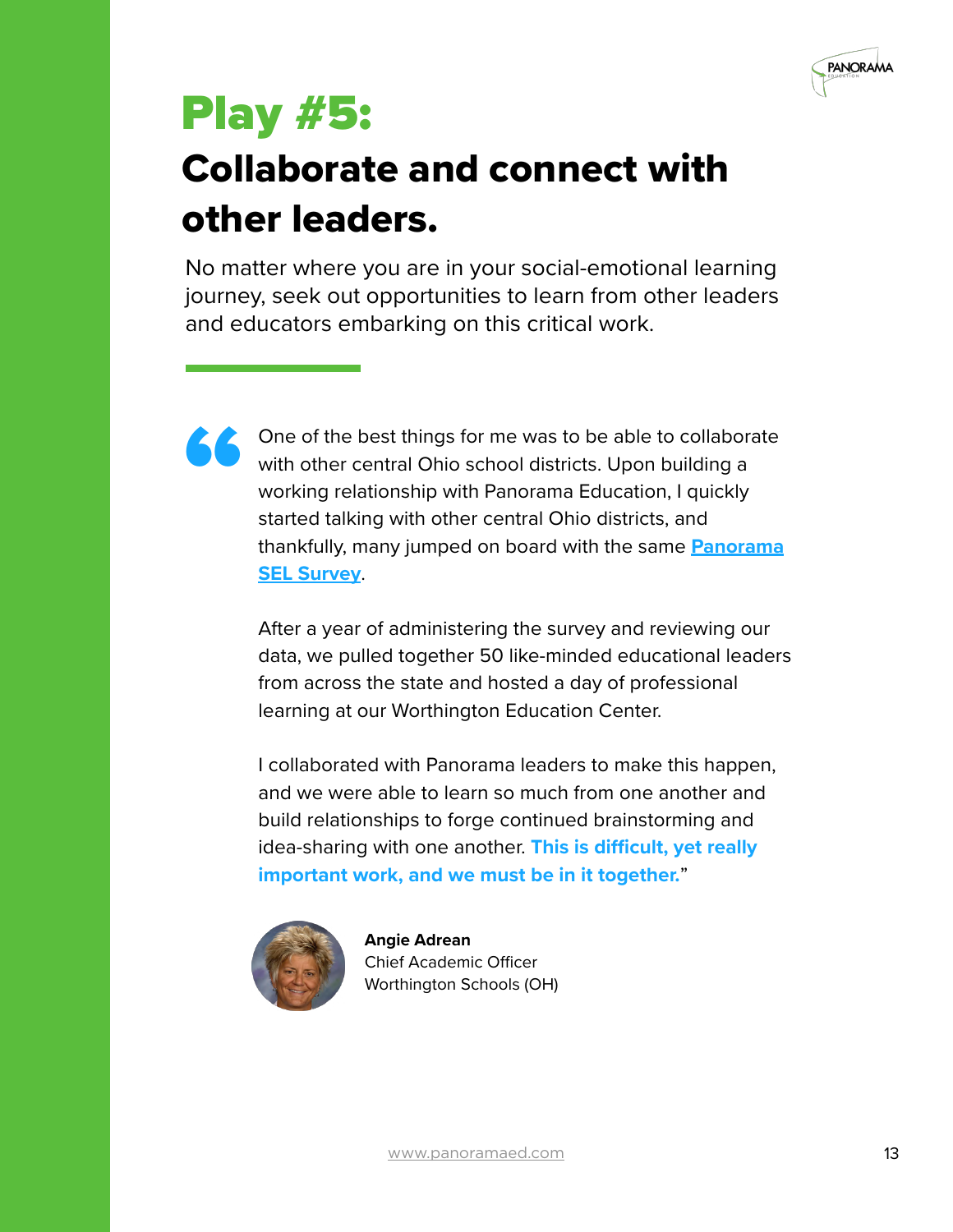

" The most important strategy to lead SEL is **to engage others in dialogue about their experience** and the ways they are finding meaning within the challenges they are facing. It isn't the absence of stress that is the goal. Rather, it is finding meaning in the situation that is most transformational.

> One thing that we wish we had started doing earlier is sharing presentations by Dr. Jean Clinton, an internationally renowned advocate for children's issues."



**Dr. Mary Ann Reilly** Assistant Superintendent for Teaching and Learning Newark Public Schools (NJ)



**[Join our community of 50,000+ education](https://go.panoramaed.com/newsletter)  leaders on the Panorama newsletter.**

**Subscribe Now**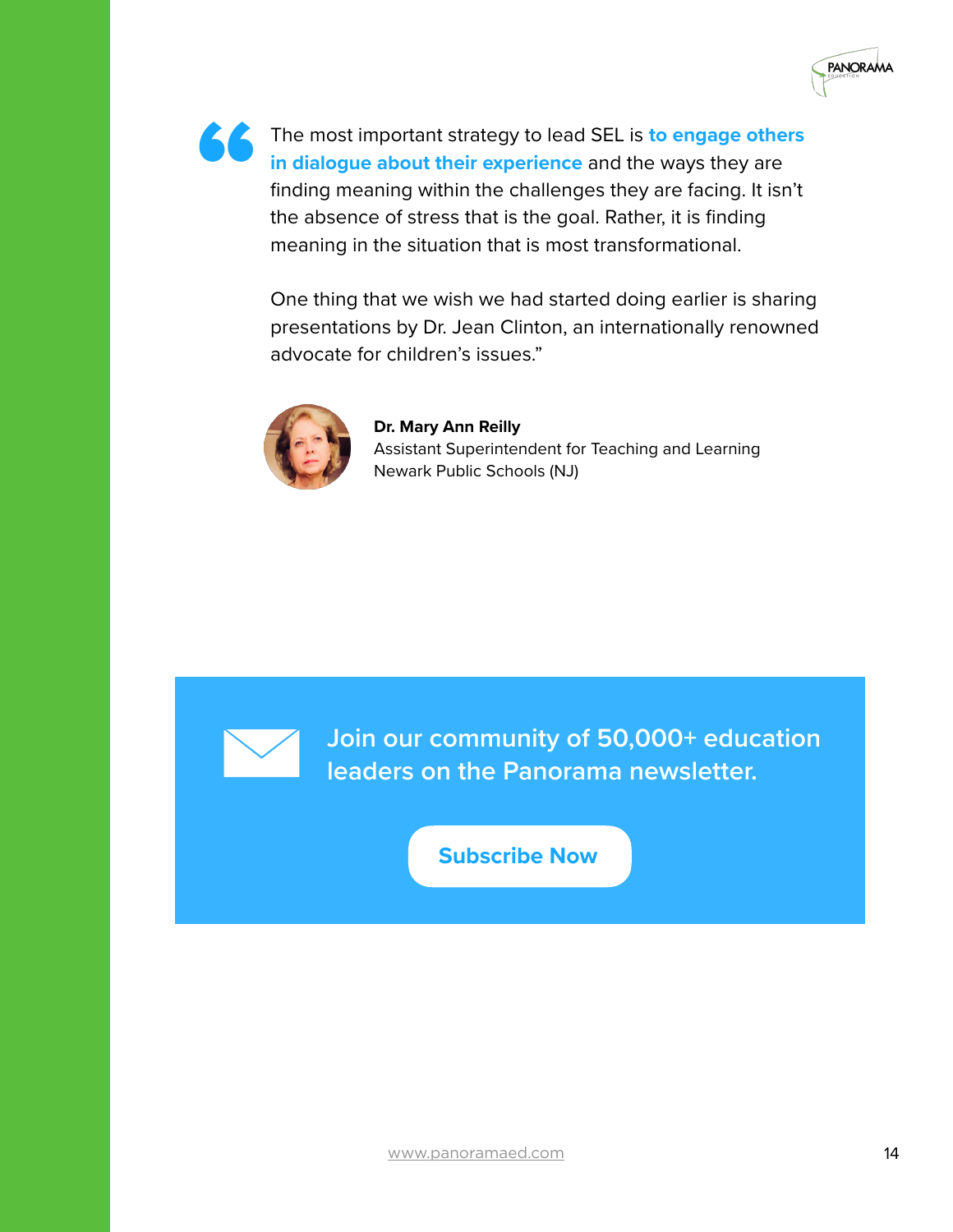

## <span id="page-14-0"></span>Play #6: Model caring for yourself.

You can't pour from an empty cup. Consider how you are attending to your own social and emotional well-being and mindfulness as a leader.



The main strategy that I use is to make sure that I am taking care of myself emotionally. **I need to be strong and lead my staff in a calm and assuring way.** I also have to acknowledge that my staff may not be as calm and emotionally stable as their leaders, and I must respond to them accordingly."



**Brenton White Superintendent** A+ Charter Schools (TX)

RESOURCE PACK

**[Mindfulness for](https://go.panoramaed.com/mindfulness-resource-pack)  District Leaders**

**Download Now**

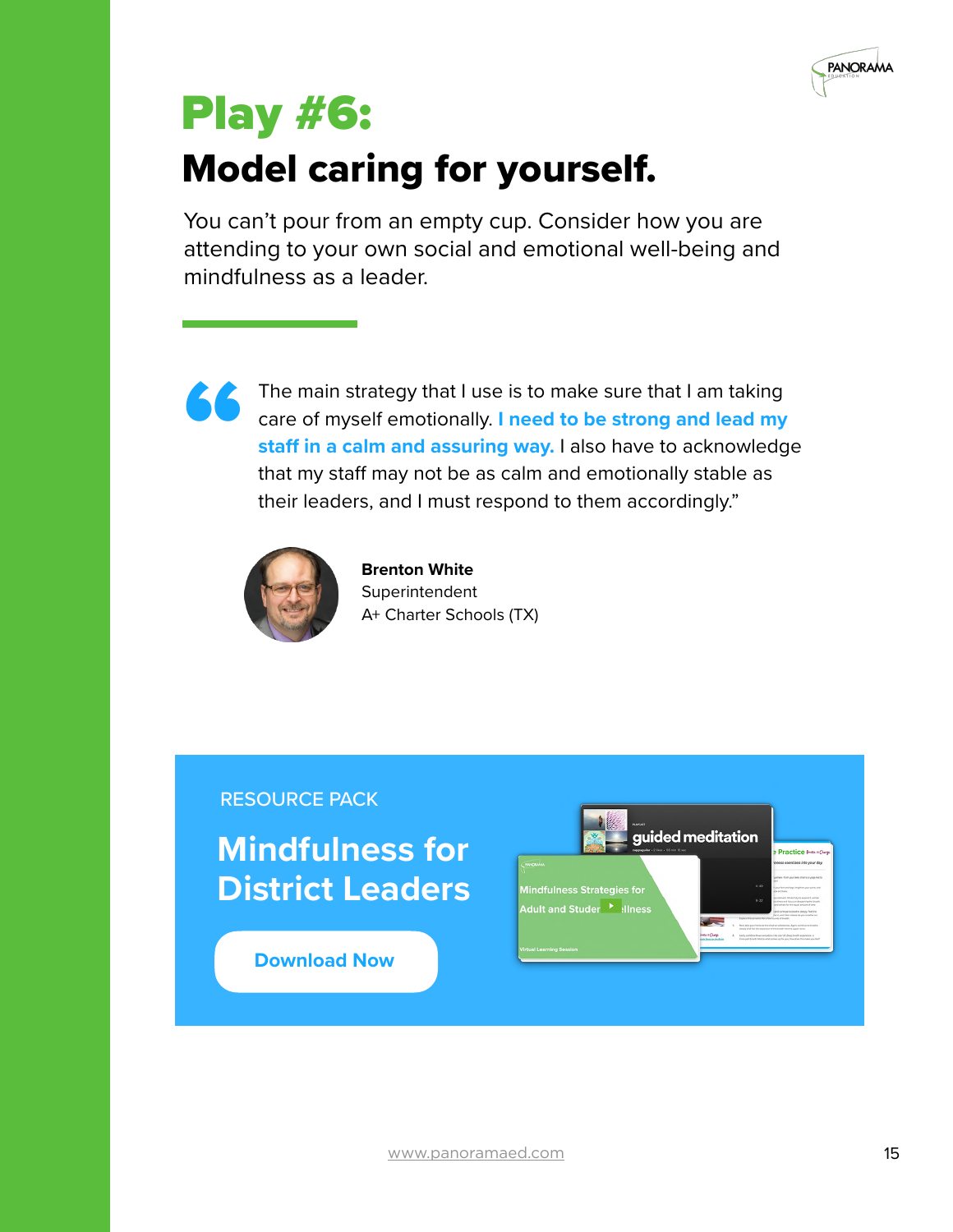

## <span id="page-15-0"></span>Bonus:

### Incorporating SEL into distance learning and back-to-school planning

**EXECUTE:** "We have to be conscious of **the level of trauma that**<br> **Students are experiencing** and understand that childr<br>
respond differently to trauma, so that we adjust and pr<br>
the resources that are necessary—whether t **students are experiencing** and understand that children respond differently to trauma, so that we adjust and provide the resources that are necessary—whether that be social workers, guidance counselors, or teachers.

> We need to focus more on relationships and building a safe community rather than solely on academics. We can communicate that in a hundred different ways, whether it's videos, emails, letters, or video chats. We need to align our resources of who's available to help with trauma. And finally, **we need to continue to tap into student voice** through surveys and focus groups. We just administered [Panorama's](http://www.panoramaed.com/distance-learning-surveys)  [distance learning surveys](http://www.panoramaed.com/distance-learning-surveys) to give us that feedback."



**Sheldon Berman, Ed.D**  Superintendent Andover Public Schools (MA)



### **[Distance Learning Surveys](http://www.panoramaed.com/distance-learning-surveys)**

Take action on student, family, and staff needs during school building closures.

**Download Now**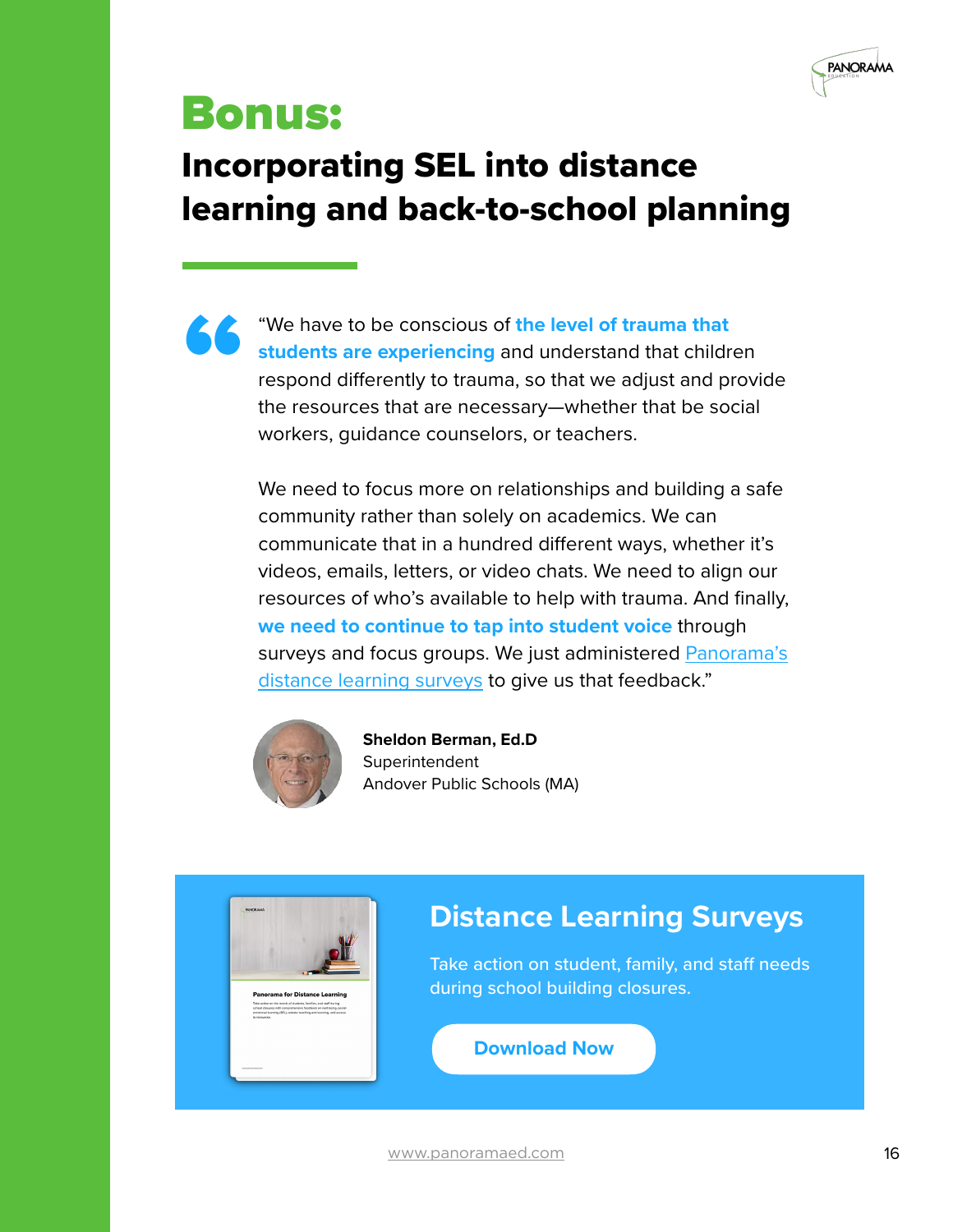



I wish that (something not terrible) had pushed us to do more online for kids. We know they're on there, and we need to reach them in the formats they use. online for kids. We know they're on there, and we need to reach them in the formats they use.

> We've engaged in extensive training and support for all counselors through Hatching Results. Counselors have learned to create SEL lessons, podcasts, presentations, and videos for kids to access. One counselor is even teaching kids how to do chores to help around the house through short Twitter videos. The common message is: **'We are here for you. Call us if you need us!'**"



**Lori Villanueva Superintendent** Coalinga Huron Unified School District (CA)



SEL is about supporting our team members and our students. We are all learners grappling with our own emotions and those of our children. This is a time for classified team members to take the lead in offering personal, concierge-type support by **'adopting' families and offering support through phone calls.**"



**Cheryl Jordan Superintendent** Milpitas Unified School District (CA)



**Example 19 During COVID-19, I have included SEL strategies in my weekly communication to staff.** In addition, I add them to my parent communication." **communication to staff**. In addition, I add them to my parent communication."



**Dr. Beth A. Smith** Interim Superintendent Shelton Public Schools (CT)